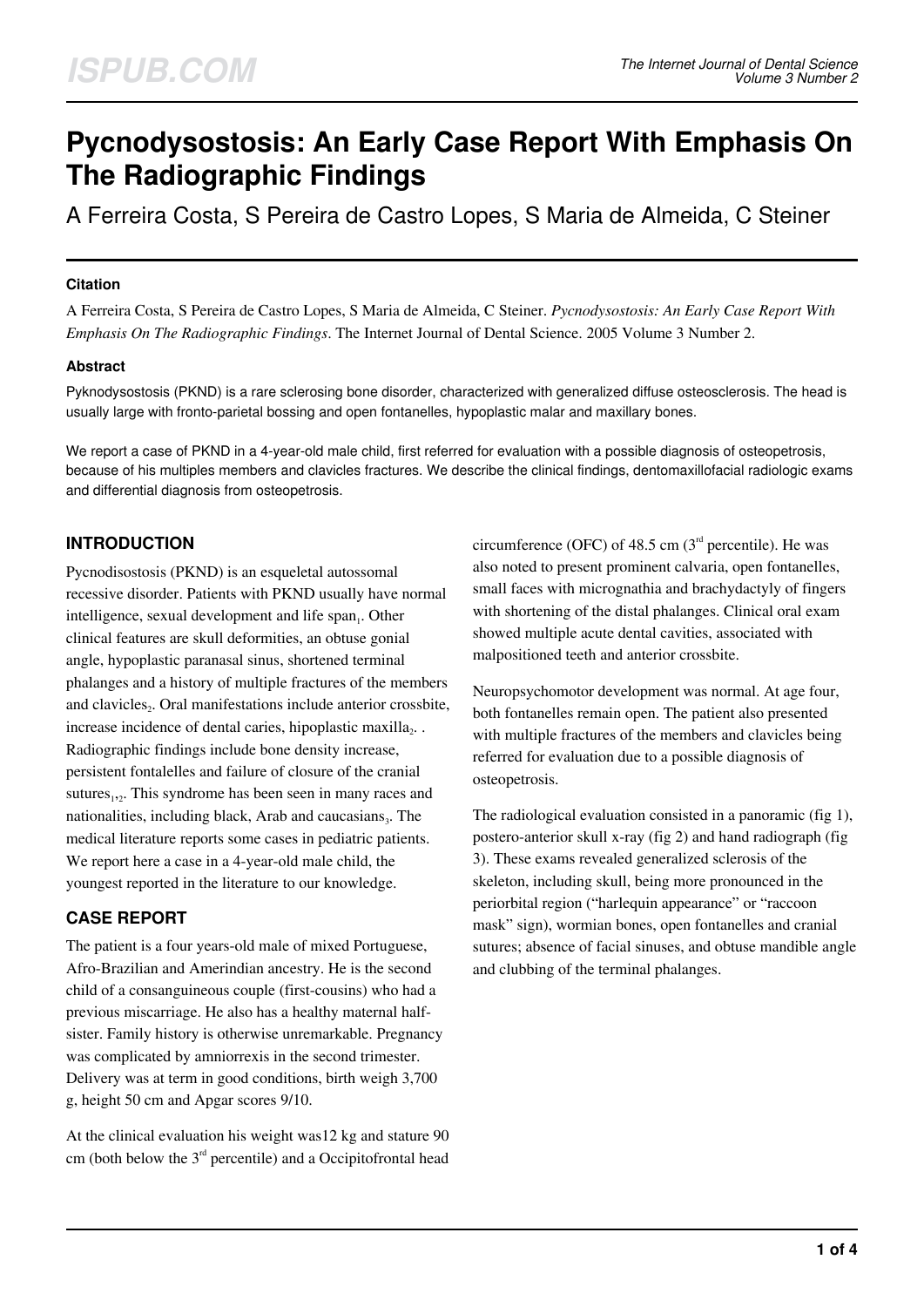#### **Figure 1**

Figure 1: Panoramic radiography revealing obtuse mandible angle, acute caries and malpositioned teeth.



#### **Figure 2**

Figure 2: Postero-anterior skull radiography revealing generalized sclerosis of the skeleton, more pronounced in the periorbital region ( $\hat{A}$ "harlequin appearance $\hat{A}$ " or  $\hat{A}$ "raccoon  $mask$ <sup>2</sup> sign), open fontanelles and cranial sutures, absence of facial sinuses.



#### **Figure 3**

Figure 3: Hand radiography showing clubbing of the terminal phalanges.



The patient described here had the clinical and radiological features of pycnodysostosis. Features with differentiate osteopetrosis (Albers-Schönberg disease) from PKDN are normal stature, cranial nerve compression, myelophthisic anemia. Skull dysplasia and hipoplasia of the distal phalanges are not commonly reported with osteopetrosis.

The patient was refered to the pediatric dental office for clinical and orthodontic treatment.

## **DISCUSSION**

difficult oral hygiene.

A normal life span can be expected in individuals with PKDN, but the manifestations in the oral region can affect the morbidity and mortality from this disease<sub>2</sub>. Complications expected during the treatment of oral diseases such as dental cavities and teeth extractions are jaw fractures and osteomyelitis. The treatment of osteomyelitis is very difficult in PKDN patients, especially in the mandible<sub>2</sub>. Deficient growth of the maxilla and mandible makes normal tooth alignment impossible, with dental crowding and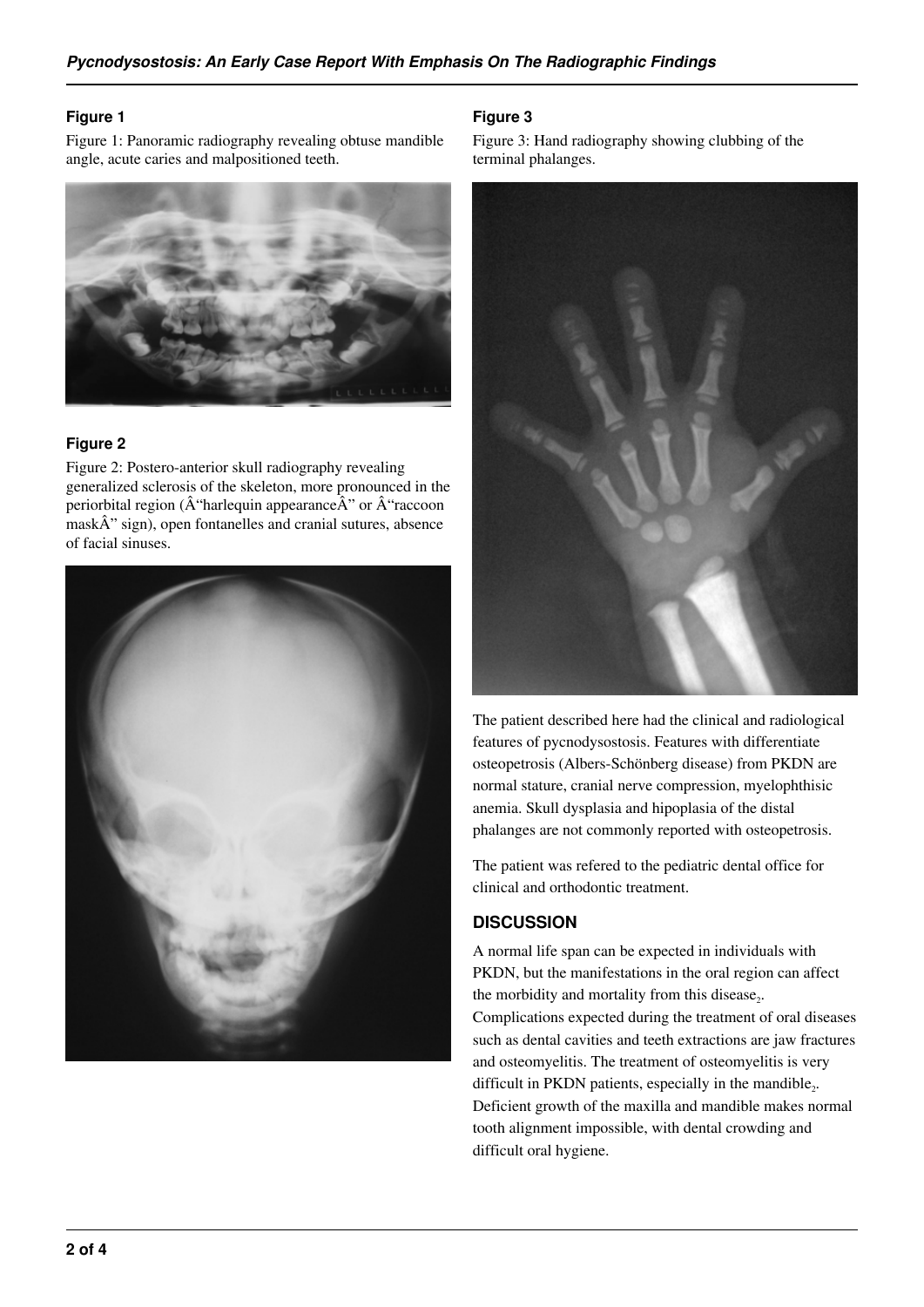Early intervention to relieve dental crowding may be indicate to the pediatric patient to allow better alignment of primary and erupting permanent teeth. An ideal alignment will lead to easier dental hygiene and avoid osteomyelitis due to dental extraction later in life. No recommendations are available in the literature regarding the efficacy and safety of orthodontics treatment in children with  $PKDN_{1,2}$ .

Due to the increased morbidity in patients with PKDN, this patients should be enrolled in a prevention oral diseases program from their early years<sub>4</sub>, consisting of oral hygiene instruction and frequent visits to the dentist. The earlier diagnostic of this pathology has a fundamental role in general health of the patients and the dentists should be able recognize its signs in radiographs.

# **CORRESPONDENCE TO**

Andre Luiz Ferreira Costa PhD student Laboratory of Neuroimaging, UNICAMP Campinas, Brazil 13.081-970 Work phone: 55 19 3788 92 17 E-mail: alcosta@fcm.unicamp.br

#### **References**

1. Jones C M , Rennie J S, Blinkhorn A S. Pycnodysostosis. A review of reported dental abnormalities and a repot of the dental findings in two cases. Br Dent J 1988; 164: 218-220. 2. O'Connell A C, Brennan M T, Francomano C A. Pycnodysostosis: orofacial manifestations in two pediatric patients. Pediatr Dent 1998; 20(3):204-207. 3. Kumar R, Misra P K, Singhal R. An usual case of pynodysostosis Arh Dis Child 1988; 63 (5): 558-559. 4. Schmitz JP, Gassmann CJ, Bauer AM, Smith BR. Mandibular reconstruction in patient with pyknodysostosis. J Oral Maxillofac Surg 1996; 54(4):513-7.